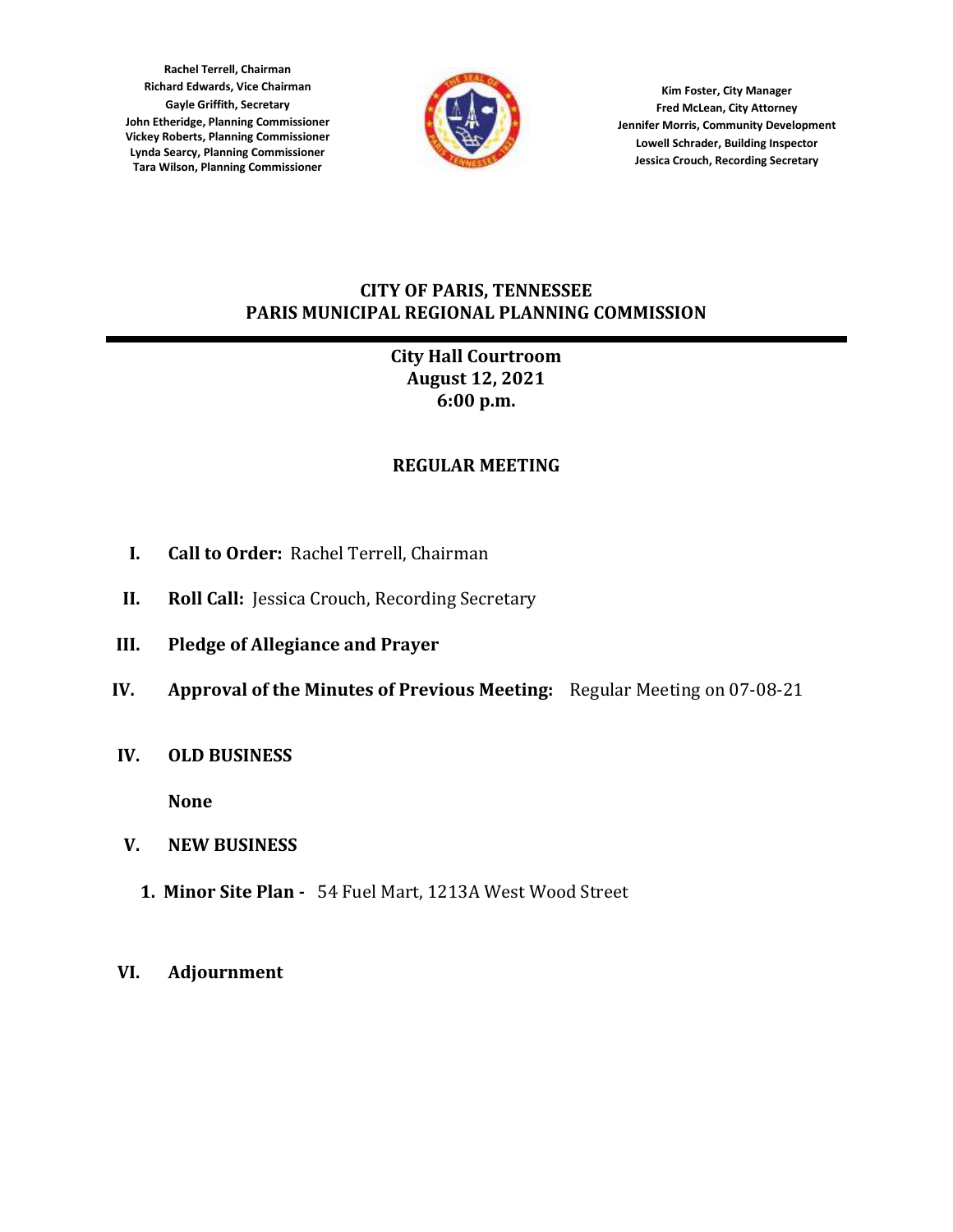

# **PARIS MUNICIPAL REGIONAL PLANNING COMMISSION MEETING MINUTES CITY OF PARIS, TENNESSEE July 8, 2021 6:00 PM**

# **PUBLIC HEARING**

# **1.) Amendment to Subdivision Regulations to Require As Built Drawings for Completed Subdivisions**

**Discussion:** No comments from citizens. The public hearing was duly closed.

The Paris Municipal Regional Planning Commission met in regular session at 6:00 p.m. Thursday, July 8, 2021 in the courtroom of City Hall to consider the following business:

| Present:      | Chairman Rachel Terrell<br>Vice Chairman Richard Edwards<br><b>Commissioner Gayle Griffith</b><br><b>Commissioner Vickey Roberts</b><br>Commissioner John Etheridge<br>Commissioner Tara Wilson |
|---------------|-------------------------------------------------------------------------------------------------------------------------------------------------------------------------------------------------|
| Also Present: | Kim Foster, City Manager<br>City Attorney, Fred McLean<br>Jennifer Morris, Community Development Director<br>Jessica Crouch, Administrative Assistant                                           |
| Absent:       | Commissioner Lynda Searcy<br>Lowell Schrader, Building Inspector                                                                                                                                |
| Media:        | Ken Walker, Paris PI                                                                                                                                                                            |

Chairman Rachel Terrell led the meeting with the Pledge of Allegiance followed by a prayer led by Vice Chairman Richard Edwards.

**APPROVAL OF MINUTES:** Regular Meeting Minutes – June 10, 2021

**DISCUSSION:** None

**ACTION:** Motion made by Commissioner John Etheridge, seconded by Commissioner Tara Wilson to approve the minutes as presented.

**VOTE:** Unanimous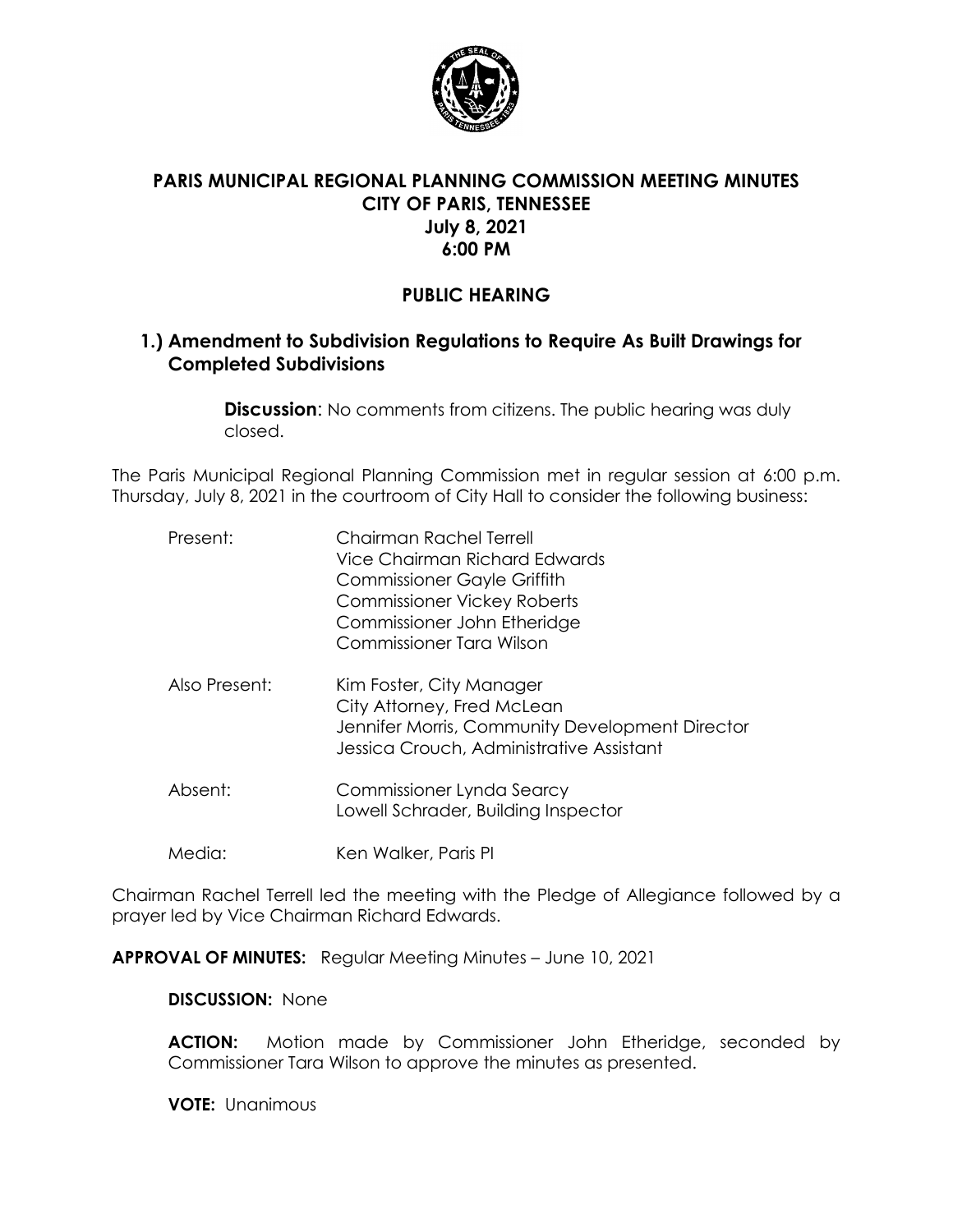#### **OLD BUSINESS:**

**1.) Amendment to Subdivision Regulations and Zoning Ordinance: Requirement for As Built Inspections**

#### **NEW BUSINESS:**

**1.) Site Plan – T & C Taxes, 102 Fairview Street**

### **OLD BUSINESS AGENDA ITEM NO. 1: Amendment to Subdivision Regulations and Zoning Ordinance: Requirement for As Built Inspections**

**DISCUSSION:** The Planning Commission at the June meeting voted to move forward with amendments to the Subdivision Regulations to add a requirement to the subdivision process to require the developer to provide an as-built approval from the designing engineer that would certify any drainage, grading or drainage features. Any costs related to this process would be the responsibility of the developer.

Jennifer Morris, Community Development Director presented to the Planning Commission to add Section F to Article 5 of the Subdivision Regulations:

> Section F. Final Plat Approval "After construction is complete, all improvements have been made, installed, and approved by the designing engineer, an As Built Subdivision Plat with regard to drainage and grading must be presented to the City Manager or the City Manager's Designee for review prior to Final Plat Approval by the Paris Municipal Regional Planning Commission."

**ACTION**: Motion made by Commissioner Vickey Roberts, seconded by Vice Chairman Richard Edwards to add Section F. Final Plat Approval to Article 5 of the Subdivision Regulations.

**VOTE:** Unanimous

#### **NEW BUSINESS AGENDA ITEM NO. 1: Site Plan – T & C Taxes, 102 Fairview Street**

**DISCUSSION:** T & C Taxes located at 102 Fairview Street requested and received a rezoning for their property some time ago. In opening their office at this location they made no major changes to the property. However, prior to any paving or further development of the property they are required to submit a site plan. Staff has received a site plan for this location. Because there is disturbance of less than an acre it did not require review by an engineer. The Building Inspector has looked at this plat and determined that the drainage as presented is adequate.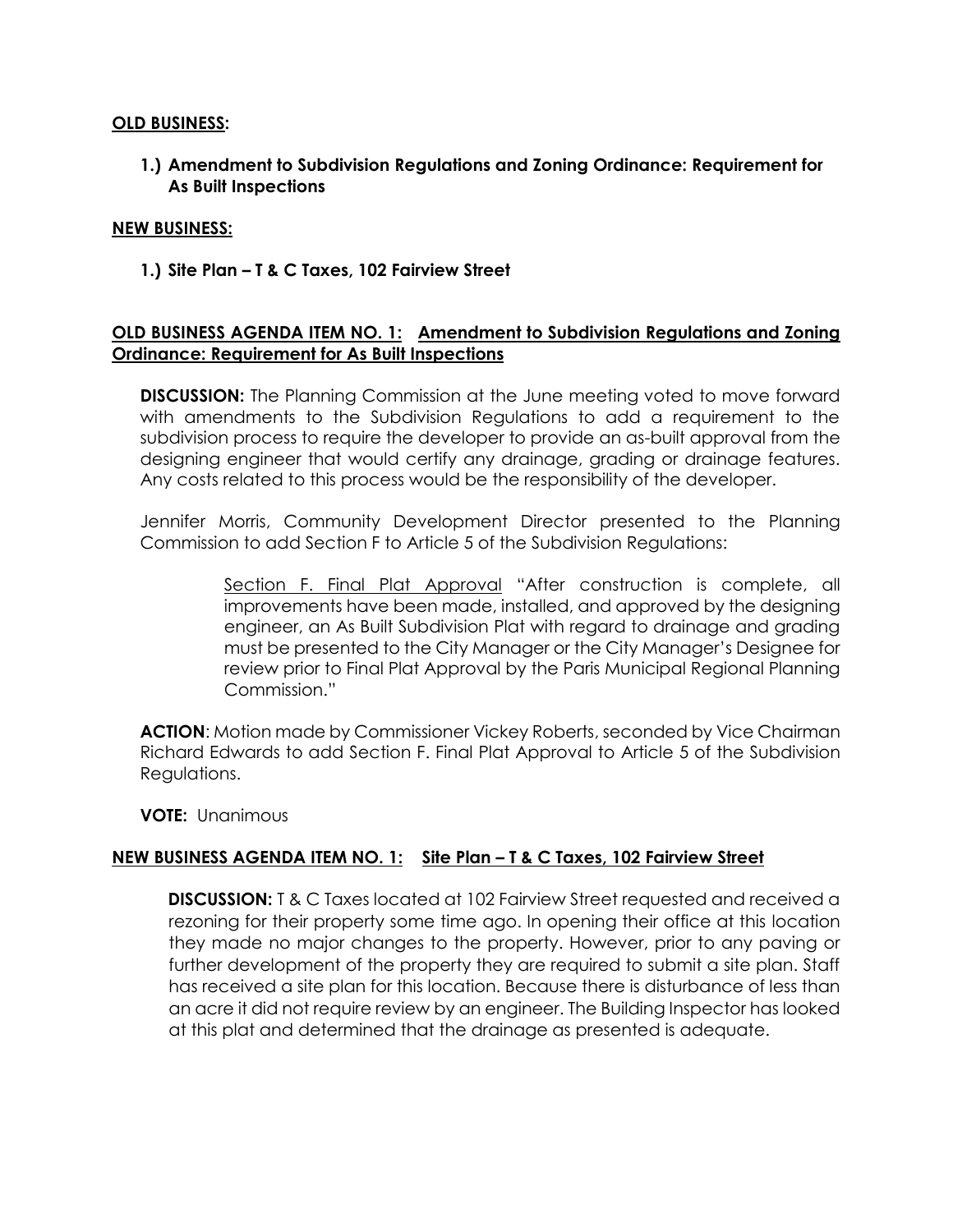

**ACTION:** Motion made by Commissioner Vickey Roberts, seconded by Commissioner John Etheridge to approve the Site Plan as presented.

**VOTE:** Unanimous

Upon a motion by Vice Chairman Richard Edwards, seconded by Commissioner Tara Wilson, the meeting was duly adjourned at 6:07 p.m.

**Secretary** 

\_\_\_\_\_\_\_\_\_\_\_\_\_\_\_\_\_\_\_\_\_\_\_\_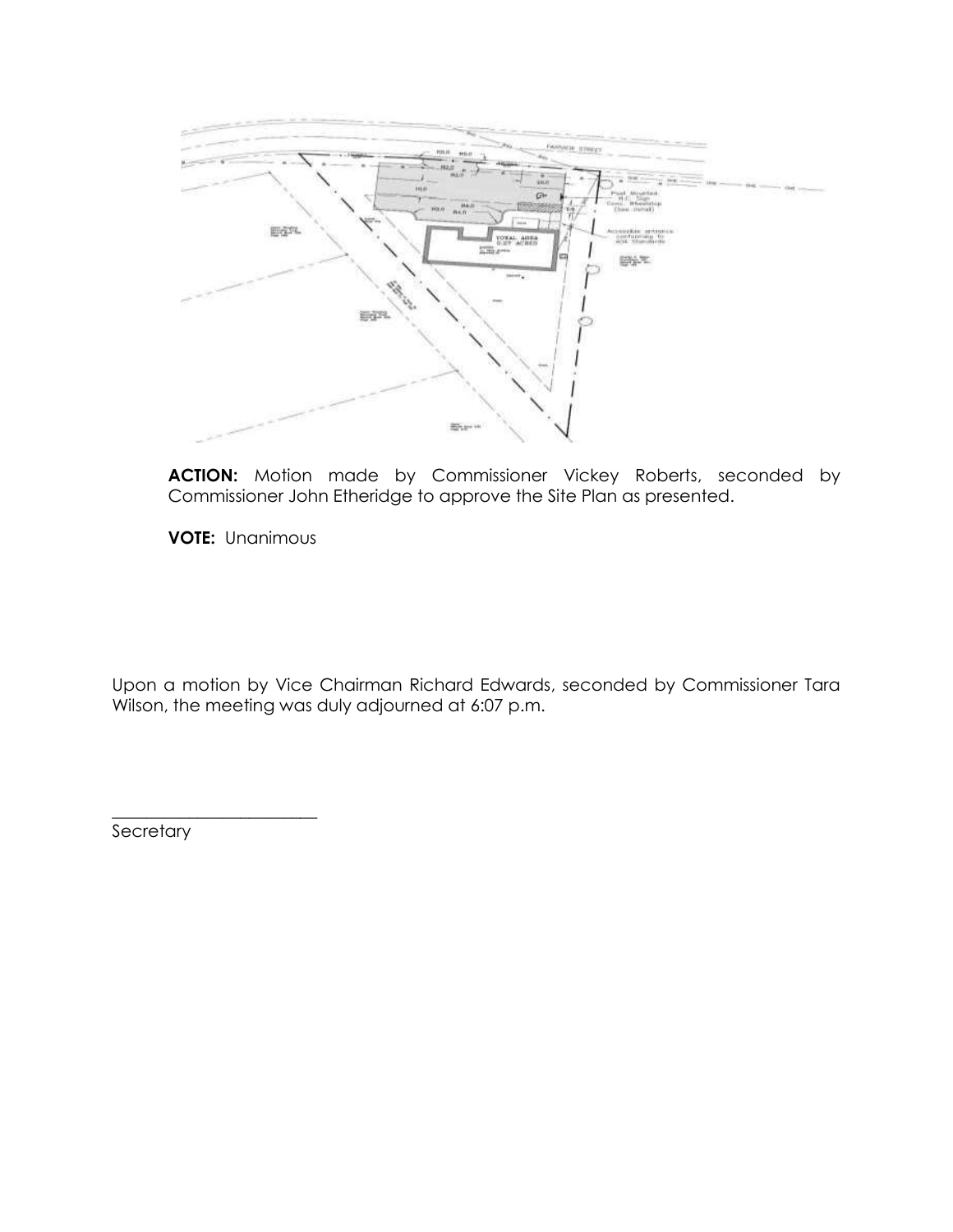**Paris Municipal Regional Planning Commission Regular Meeting August 12, 2021**

## **Old Business Agenda Item No. 1:**

## **Minor Site Plan for 54 Fuel Mart at 1213A West Wood Street**

## **Background and Analysis:**

This is the former location of the Henry Farmers COOP fuel and retail center. The property was previously divided into multiple tracts. This tract as shown on the site plan is the current location of 54 Fuel Mart. There are fuel pumps in the vicinity of the existing building which consist of a convenience store in the front with storage in the rear of the building.

The diesel fuel pumps and canopy are in the process of being replaced by new pumps and canopy. They have been shifted to be positioned vertically to the street rather than perpendicular as they have been in the past.

This minor site plan is presented to the Planning Commission due to the fact that the traffic pattern of the site will be altered. As you can see by the site plan, tractor truck traffic will enter the property to the west of the convenience store and travel around the rear of the store where they will pump fuel and exit from the property where the canopy and pumps have always been located.

This travel pattern could actually improve traffic when entering and exiting the property. Rather than these vehicles maneuvering around the pumps to enter and exit in the same location it should actually make it safer for the truck traffic entering and exiting onto the highway.

#### **Recommendation:**

Staff would recommend approval of the minor site plan as presented.